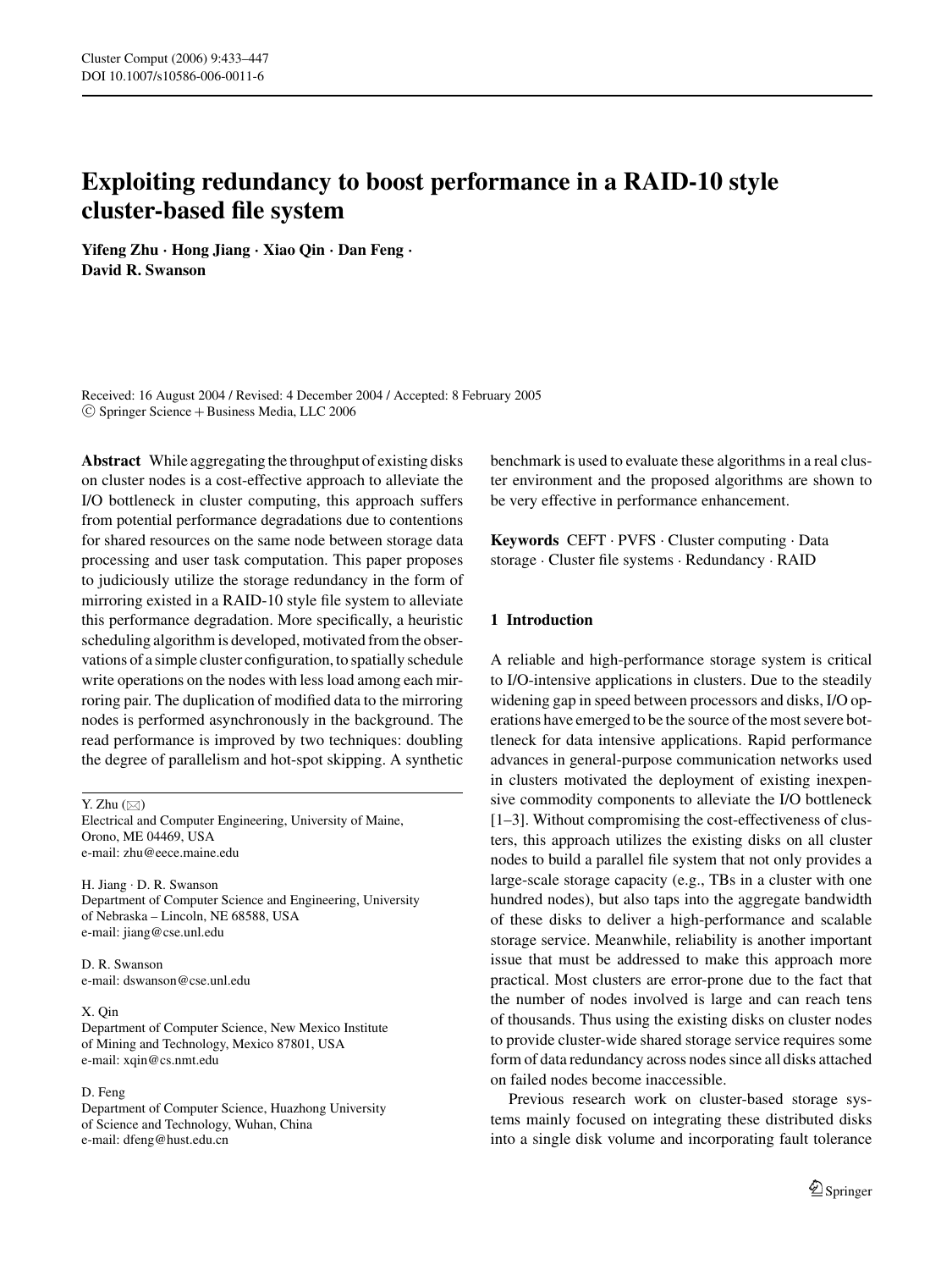[1, 4, 6, 7, 9, 10, 12, 17, 24, 25]. These systems do not consider the impact of the likely dual-role characteristics of cluster nodes, serving both as a compute node and also as a data server. While striping balances the I/O workload on all data servers, the disk, memory, network and CPU resources on these data servers can be heavily loaded by applications issued by cluster end-users and the overall workload on these cluster nodes can be highly imbalanced. As the slowest data server determines the performance of parallel I/O services, this workload imbalance can seriously hamper the aggregate throughput delivered out of these nodes.

This paper aims to minimize the performance degradation of parallel I/Os in the presence of workload imbalance among cluster nodes by exploiting the data redundancy to spatially and judiciously schedule I/O requests. Scheduling usually takes two steps in cluster-based storage. The first step, spatial scheduling, is responsible for assigning the I/O requests to data servers. The second step, temporal scheduling, consists of determining the execution order of various I/O requests arriving on a single data server to optimize the throughput of this server. Temporal scheduling is a classic problem that has been extensively studied in the past two decades and we will not delve into this problem in this paper. Assuming that a suitable or standard temporal scheduler is properly installed on each node, the spatial scheduling then becomes critical for a cluster-based storage system, since it aims to balance the workload of all cluster nodes and maximize the overall throughput of this cluster.

In our previous study, we designed and implemented a Cost-Effective, Fault-Tolerant parallel virtual file system (CEFT), which is a RAID-10 style system and combines striping with mirroring by first striping among a group of storage nodes and then duplicating all the data onto another group to meet both the performance and reliability requirements [12, 15]. This paper extends our previous studies presented in [13, 14, 16] and incorporates more experiments to evaluate our proposed approach. Based on the experimental results collected from a real cluster in production mode, this paper helps shed light on the following important design and performance issues: (1) What is the impact of resource contention on the aggregate storage throughput? (2) How to alleviate the negative impact of the load imbalance within each mirroring pair on the read and write performance? (3) How to exploit the data redundancy to improve the read performance?

The rest of this paper is organized as follows. The next section discusses the architectural assumptions of this paper. Then an overview of CEFT is presented in Section 3. Section 4 presents the cluster environment and the performance benchmark used in this paper. Sections 5 and 6 address the issues of write and read performance enhancements by exploiting the data redundancy and hot-spot skipping. The related work is discussed in Section 7. Finally, Section 8 concludes the paper.

# **2 Architectural assumptions**

This paper considers generic clusters where a number of commercial, off-the-shelf personal computers are linked by a high-speed switched network with bandwidths ranging from 100 Mb/s to multiple Gb/s (Ethernet, Myrinet, Giganet, etc.). At least one storage device is attached locally on each node in the cluster. The cluster-based storage architecture considered in this paper assumes the following architectural characteristics.

- *Shared-nothing architecture*. All storage devices attached on a cluster node are only accessible through that node. This architecture is adapted in PVFS [1], xFS [6], Google File System [7], etc. It differs from shared-disk architecture adapted in Storage Area Network (SAN), such as GPFS [5], where each storage device allows direct and equal accesses by a group of nodes. The shared-disk architecture requires special hardware to support direct access protocols, thus compromising the cost-effectiveness of generic clusters.
- *Dual-role cluster nodes*. Each node in a cluster can perform dual roles, serving both as a compute node to run users' applications and as a data server to deliver I/O services. Accordingly, no cluster nodes are dedicated to a specific role and they are all available for end-users. This dual-role design not only provides the flexibility of cluster management, but also achieves better overall system utilization since computation tasks mainly consume CPU cycles while storage tasks mostly stress I/O resources.
- *Data and metadata decomposition*. Two models, i.e., *decomposition model* and *uniform model*, are widely deployed in distributed file systems to achieve high scalability by avoiding any single centralized component along the I/O data path. In the decomposition model, the functions of data and metadata managements are decomposed and all metadata is stored separately on different nodes away from the actual user data. While these nodes, called metadata servers, provide centralized metadata management, large volumes of actual user data are diverted to bypass these metadata servers. PVFS [1], Slice [8] and Google File System [7] use the decomposition model. In the uniform model, the metadata and user data are not separated but stored systematically on all nodes. All storage devices are virtualized into a single block address space and a file system is directly built upon this block space in a way similar to a conventional file system on a single disk device. Distributed locking is required in this model to synchronize concurrent accesses. Systems based on the uniform model include GPFS [5], Petal [9] and RAIDx [10]. This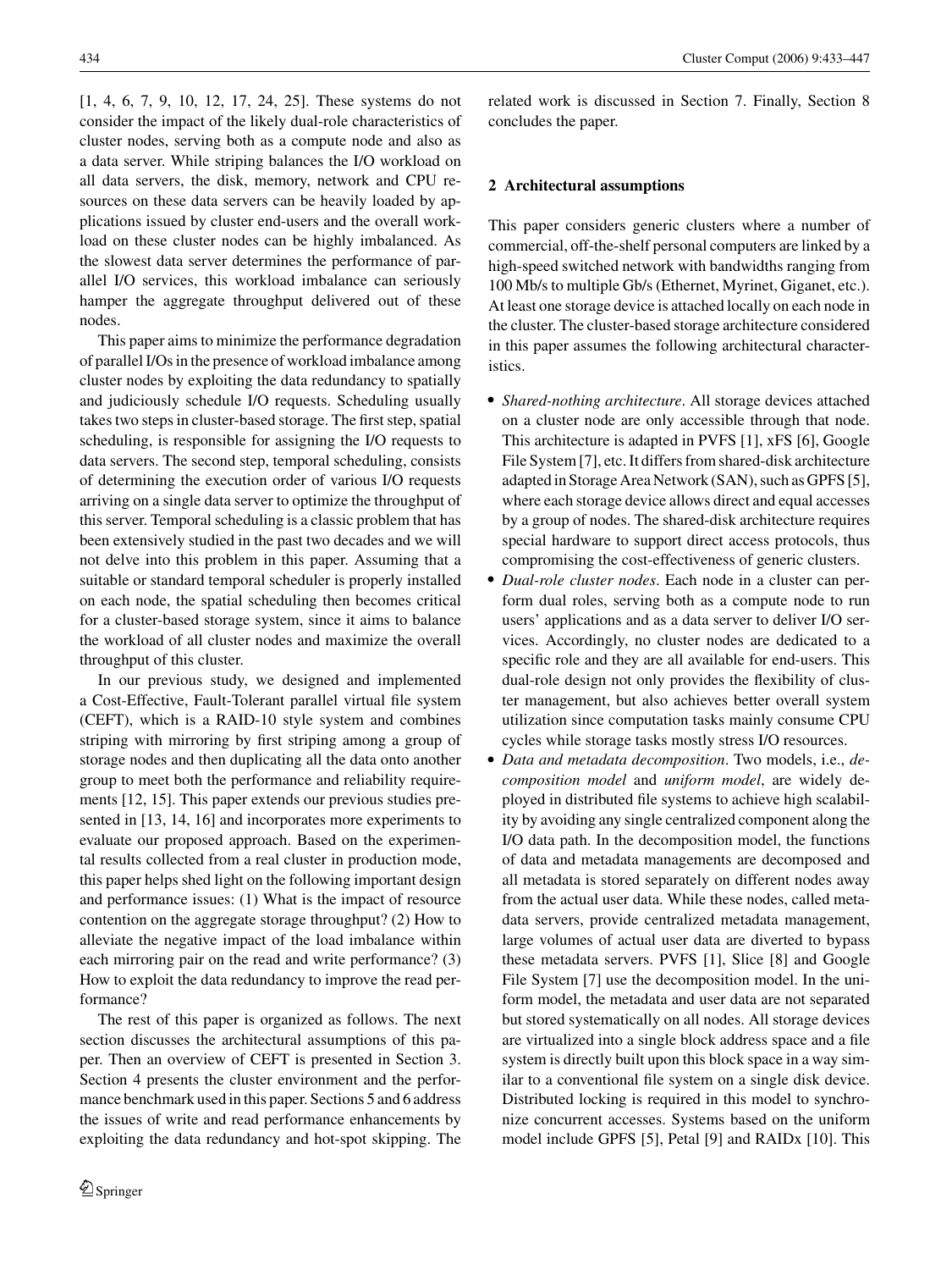paper adapts the decomposition model to simplify the design and enable the metadata servers to make sophisticated scheduling of I/O requests.

- *Switched or crossbar network connections*. All cluster nodes are linked through switched or crossbar connections, such as 10 Gigabit Ethernet and Myrinet, which provide aggregate bandwidth that scales with the number of machines on the network. If multiple nodes communicate with a single server simultaneously in clusters using such interconnects, the communication bottleneck is likely to shift from the network switch or crossbar to the local network interface card or the communication stack of the native operating systems on the server.

# **3 An overview of CEFT**

CEFT extends PVFS [1] from a RAID-0 style parallel storage system to a RAID-10 style one that mirrors the striped data between two logical groups of storage nodes, one primary storage group and one backup storage group, as shown in Fig. 1. Files in CEFT are divided into fix-sized chunks and these chunks are placed within one group of data servers in a round robin fashion. On each data server, all chunks that are stripped on the same server and belong to the same file are stored as a regular file in the local file system of that data server. In each group, there is one metadata server that maintains two metadata structures, the system metadata and the file metadata. The system metadata includes the byte-ranged lease information that is similar to the data consistency mechanism in [11] and the configuration information that indicates the dead or live status of the data servers. When one data server is down, all I/O accesses addressed to the failed server



**Fig. 1** Block diagram of CEFT

will be redirected to its mirror server. Currently, a data server is simply thought to be down if the metadata server does not receive the periodic "heartbeat" message from this data server within a certain amount of time. The file metadata describes the mapping from files to storage chunks, the access control information, and the current mirroring status of each chunk. To access a file, a client needs to retrieve the desired metadata from the metadata servers and then directly communicates with the data servers. Thus, the bulk of file Content does not go through the metadata.

Another important task of the metadata servers is to spatially schedule I/O requests. All data servers monitor the utilizations of their own CPU, memory and network and piggyback this information on the periodic "heartbeat" messages to the metadata servers. For each I/O request, the metadata server makes a decision to choose one node from each mirroring pair by considering the workload disparities among all mirroring pairs or to skip a mirroring pair during striping if both nodes are heavily loaded.

For write accesses in CEFT, we have designed and implemented four novel mirroring protocols, each with distinctive operational and performance characteristics depending on whether the mirroring operations are server-driven or clientdriven, and whether they are asynchronous or synchronous. In the server-driven protocols the data servers duplicate the new data to the mirroring groups, while the clients simultaneously write the data to both groups in the client-driven ones. The I/O completion is signaled only when the written data has taken residence on both groups in the synchronous protocols, while in the asynchronous ones residence of written data in the primary group alone signals such completion. These protocols strike different tradeoffs between the reliability and performance. Protocols with higher peak write performances are less reliable than those with lower peak write performances, and vice versa. However, only the asynchronous server-driven mirroring protocol can benefit from the I/O scheduling, as indicated in our study [7, 16]. Thus in the rest of this paper, all write operations are performed under the control of the asynchronous server-driven mirroring protocol.

# **4 Experiment environments and evaluation benchmarks**

All performance results presented in this paper are measured on the PrairieFire cluster [28] at the University of Nebraska-Lincoln. At the time of our experiments, the cluster had 128 compute nodes, each with two AMD Athlon MP 1600 processors, 1 GB of RAM, a 2 gigabits/s full-duplex Myrinet card, and a 20 GB IDE (ATA100) hard drive. The memory had a read and write throughput of 464 and 592 MB/s, respectively, measured by using the lmbench benchmark [26], and the PCI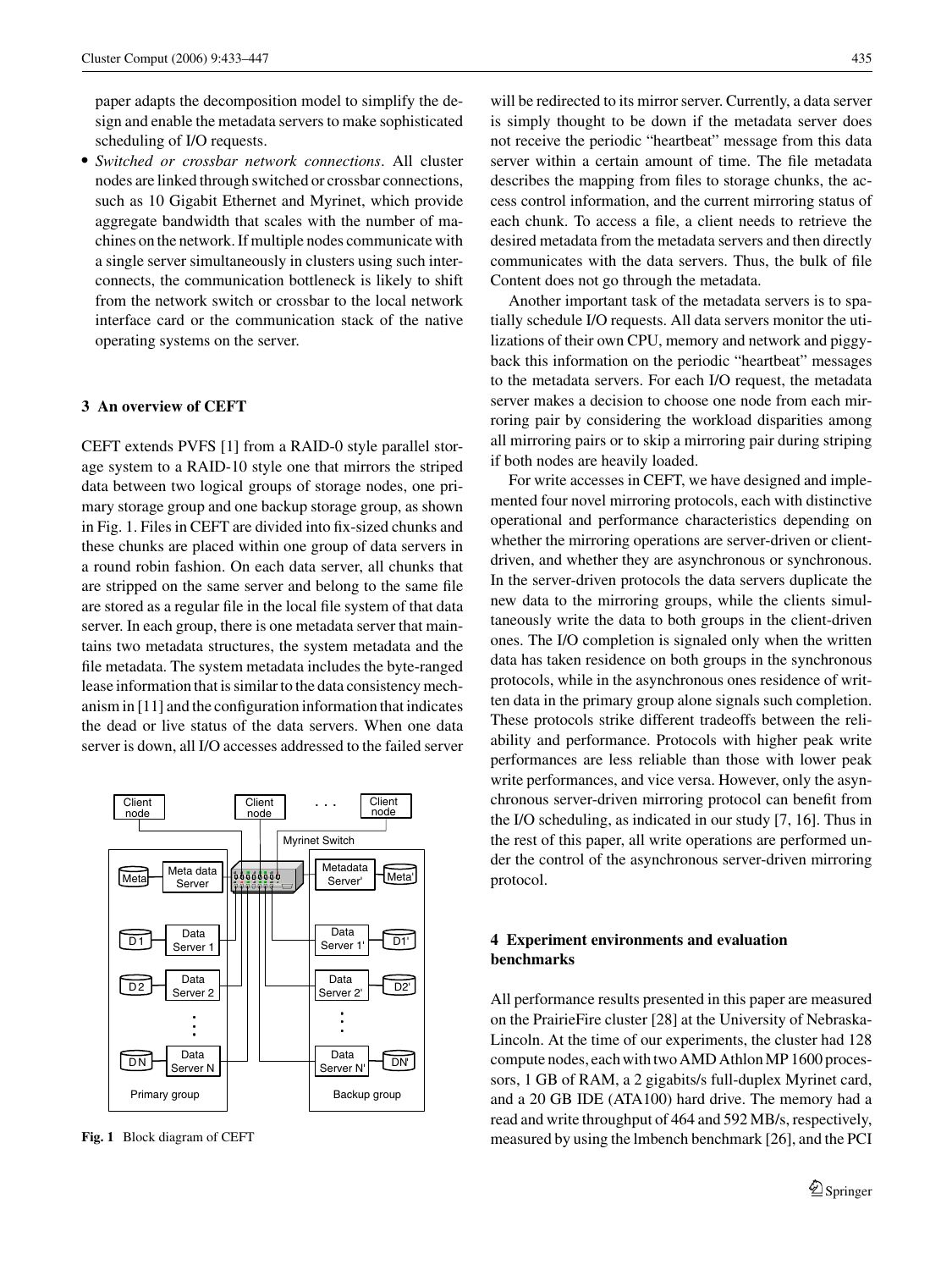| For all clients:                                                  |
|-------------------------------------------------------------------|
| 1. synchronize all clients using MPI barrier;                     |
| 2. $t1 = current time$ ;                                          |
| 3. open a file;                                                   |
| 4. synchronize all clients using MPI barrier;                     |
| 5. loop to read or write data;                                    |
| 6. close the file:                                                |
| 7. $t = t1 - t2$ ; /* overall completion time */                  |
| 8. send t to client 0;                                            |
|                                                                   |
| For client 0:                                                     |
| 1. find maximum of t; $\prime^*$ find the slowest client $\prime$ |
| 2. calculate aggregate throughput using maximum t;                |
|                                                                   |

**Fig. 2** Pseudocode of the benchmark

bus had a read and write throughput of 236 and 209 MB/s, respectively, measured by the gm debug benchmark [27]. The Netperf [31] benchmark reported a TCP bandwidth of 126.51 MBs/s with 47% CPU utilization. To measure the disk performance, we used the Bonnie benchmark [32] to read and write a large file of size 2GB in order to significantly reduce the impact of caching. Our measurements showed that the disk read and write bandwidth were 26 MB/s and 32 MB/s, respectively.

In our experiments, our metadata servers are dedicated and there are no other applications running on these nodes. Since our targeted clusters typically have over one hundred nodes, using two dedicated metadata servers will not significantly compromise the system's cost-effectiveness.

A micro-benchmark, similar to the one used in [1, 18–23], was used to measure the aggregate read and write performance. In this benchmark, each client concurrently opens a common file, then reads or writes disjoint portions of this file, and finally closes it. The response time of the slowest client is considered as the overall response time. Figure 2 shows the pseudo-code of this benchmark. The performances were examined with two simple orthogonal approaches: (1) all the clients read or write the same amount of data but the total number of client nodes changes; (2) the total number of client nodes is fixed while the amount of data that each client read or write changes. All the performances reported in this paper were based on the average of 20 measurements.

The read and write operations are studied separately in this paper since they exhibit different characteristics in modern hierarchical storage architectures. Commodity PCs currently have a RAM with a capacity of multiple GB or even TB and hence almost all the data in write operations can be easily buffered in the RAM by the local file systems. Accordingly, the performance of write operations is largely influenced by the memory and network utilizations. On the other hand, the performance of read operations mainly depends on the data locality of applications and on the cache and prefetch functionalities of storage systems.

### **5 Write performance improvement**

In the clusters considered in this paper, each cluster node played double roles: serving both as a compute node and as a storage server. All the users' applications running in these clusters have different requirements for system resources, primarily CPU, disk, memory and network, and accordingly, the utilizations of these system resources on different nodes can be significantly different. To improve the response times of write requests, usually half of the server nodes with relatively small workload are assigned to the primary group and writes are considered completed when the data has been stored in the primary group. The duplications from the primary group to the backup one proceed in the background in a pipelined fashion.

The challenge here is to determine what kind of node is considered less loaded. To address this issue, we will study the impact of different workload conditions of CPU, disk, memory, and network on the write performance in the following section. Then a scheduling algorithm that judiciously selects nodes with lighter workload in each mirroring pair to optimize write performance is proposed and evaluated.

5.1 Impact of system resources on write performance in a simple configuration

Since CEFT, a RAID-10 style system, strides the files among the data server nodes in a round-robin fashion and the write performance is largely determined by the slowest data server in one storage group, it is essential to understand the characteristics and behaviors of individual data servers under a variety of system resource utilizations, in order to be able to make load-balancing decisions dynamically. To make this problem tractable, we measure the performance of CEFT in its simplest configuration, in which either group contains only one data server and one metadata server, and in its simplest I/O access pattern, in which only one client writes a new file to the data server. While we artificially put different stresses on one of the resources of the data server and keep the other resources idle, we measure the write performance with increasing I/O load, i.e., increasing the file size.

### *5.1.1 Impact of CPU workload on write performance*

While CPUs in general are not the bottleneck for I/O operations, they may be heavily loaded by scientific applications, especially computation-intensive programs, thus potentially increasing the I/O response time. The metrics of CPU workload are average CPU usage and load. The CPU usage is expressed as a percentage of total CPU time spent on active jobs since the last update and the CPU load, a parameter reported by Linux kernel, is defined as the exponentially-damped moving average of the sum of the number of processes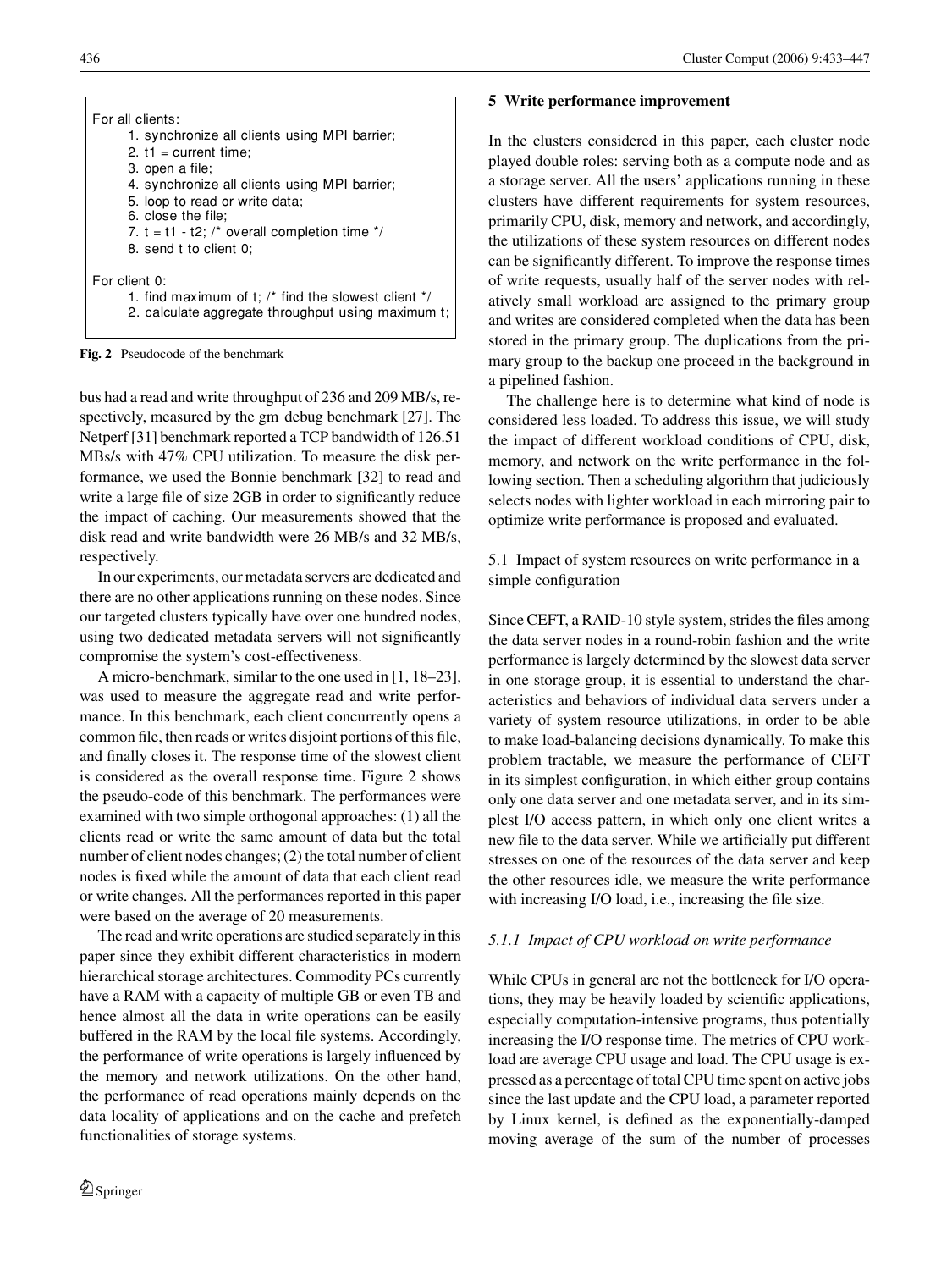

**Fig. 3** Impact of CPU load on write performance when the client writes different amounts of data. There is only one data server and one client node in these experiments



**Fig. 4** TCP/IP performance when different Netperf clients concurrently communicate to one Netperf server

waiting in the run-queue and the number currently executing during the last minutes [30]. To artificially make the load of an idle CPU a specific number, such as three, we can fork three processes and let each process execute an infinite busy loop. We found that the impact of CPU load on the I/O performance was insignificant when the usages of both the CPUs on a data server node were below 99%. Figure 3 shows the write performance as a function of CPU load while both CPUs on the data server node are 99% utilized and the memory, disk and network are nearly 100% idle. The experiments indicate that the write performance can be reduced by approximately 31%, 60%, 70%, and 73% on average if the CPU is busy and the average load is 1, 2, 3, and 4, respectively.

### *5.1.2 Impact of network traffic load on write performance*

CEFT uses the TCP/IP to transfer data between the client and server nodes. The TCP/IP performance over the 2 gigabits/s full-duplex Myrinet of PrairieFire was measured using Netperf [31]. Based on the basic client-server model, Netperf measured the performance by sending bulk data between the server and the clients. Figure 4 shows the TCP/IP performance as a function of different numbers of Netperf clients simultaneously communicating with one Netperf server. All the Netperf clients and server were located on different nodes in the cluster. We measured that the server had an average of 126.51 MB/s TCP/IP throughput, which was shared by all the clients. Our tests based on the gm debug facilities [27] indicated that the PCI bus had a read and write throughput of 236 MB/sec and 209 MB/sec, respectively. While the average CPU usage of the Netperf server was only 47% during the measurement, the bottleneck of the TCP/IP performance was likely located at the TCP/IP stack on the server side, which required an integrated memory copy and thus generated an extra, potentially large latency.

Another important observation from Fig. 4 was that when more than five nodes concurrently communicated with the same node, the average throughput of an individual node was less than the maximum disk throughput, implying that when there are communication-intensive applications running on the server nodes, the bottleneck of I/O operations could potentially shift from disks to their TCP/IP stacks.

The write performance under different numbers of Netperf clients is shown in Fig. 5 where Netperf server and the CEFT data server were deliberately placed on the same node. When the size of I/O request was not large, the Netperf client nodes and the CEFT client nodes shared the TCP/IP bandwidth



**Fig. 5** Write performance under different network traffic disturbances. There is only one CEFT data server and one CEFT client node in these experiments.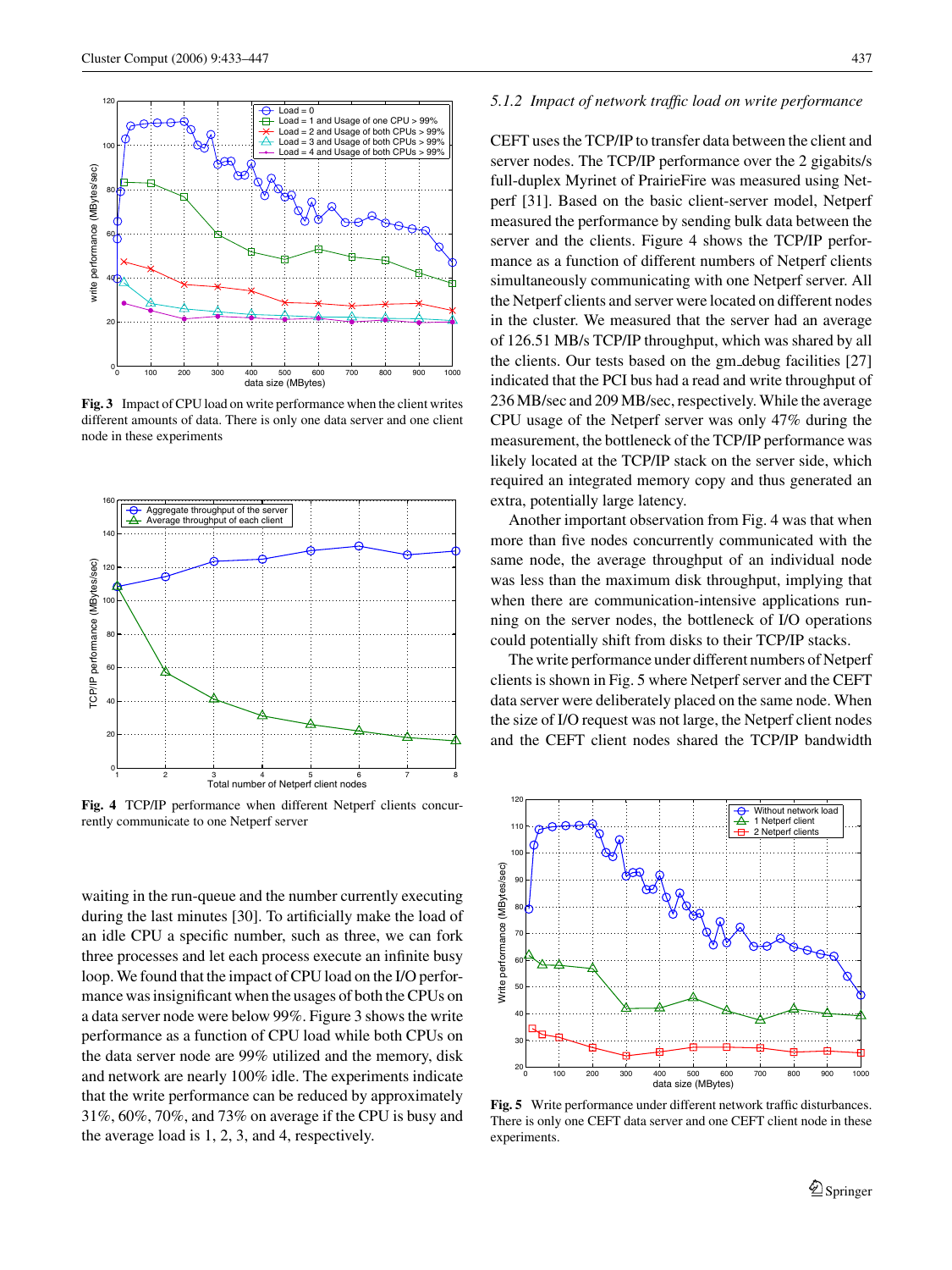**Fig. 6** Program to stress the memory and disk on a CEFT data server

nearly evenly. With the increase in I/O requests, the performance further degraded due to the compounded negative impact of memory shortage.

# *5.1.3 Impact of memory and disk load on write performance*

Memory and disk are closely coupled in almost all modern operating systems since most Linux systems employ the virtual memory technology and disks are part of the virtual memory. Data might be paged out from the memory into the disk when necessary. On the other hand, memory serves as buffer cache for disk drives. Reading and writing data on disks will influence the usage of memory. Thus we only analyze the overall impact of disk and memory in this paper.

A simple program is developed to stress the disk and memory on data server nodes. In this program, the synchronous write always guarantees a disk access, but the operating system usually places the most recently used data in the cache buffer in an effort to avoid some disk accesses. Although this caching buffer can be automatically reclaimed by the operating system, the competition for memory between this program and CEFT on the server node will certainly reduce the write performance. When only this program is stressing the disk and memory, both CPUs are nearly 95% idle and therefore CPUs have negligible impact on the write performance during this set of measurements. Another observation from our experiments is that, like the network characteristics shown in Fig. 3, the disk bandwidth is nearly equally shared by all the I/O-intensive processes running on the same node. For example, if there are five processes concurrently writing a large amount of data into the same disk, the I/O performance of each process would be around 8 MB/s when the maximum write throughput of the disk is 40 MB/s. This can be understood from the following aspects. (1) For large writes, the seek time is amortized by the large data transfer time. (2) Data locality in workloads reduce the seek time. It is discovered that the actual average seek time and rotational latency are, respectively, only about 35% and 60% of the specified values in a wide range of workloads [29]. (3) Since we are writing the data in the file system level, the number

of disk seek operations is reduced by the cache and buffer management module in operating systems since I/O requests are aggregated, delayed and reordered in buffer so that many seek operations are saved. In this way, several small writes can be combined into a large write.

In the paper, we did not consider the memory bandwidth loading for the following reasons and difficulties. (1) There are no efficient facilities available in the Linux kernel or other application tools to monitor the memory throughput. (2) The memory traffic is very bursty due to the fact that the memory capacity is limited and the memory bandwidth is much faster than other I/O components, such as disks, PCI bus, TCP/IP stacks. (3) It is challenging to predict the memory activities. Since the memory operations are too bursty, it is difficulty to find a good time period to predict future available bandwidths. A short observation period might introduce a large CPU overhead. A long observation period makes the prediction inaccurate since the memory activities have evolved significantly. (4) Memory is not a performance bottleneck for many applications. For example, the memory bandwidth is seldom saturated by disk I/O and network I/O intensive applications. For memory write intensive applications, this saturation will only last for a short period of time since memory is used up soon and paging out data into disk slows down the memory operations.

As shown in Fig. 7, when the disk and memory are stressed by the program described above, the write performance in CEFT drops nearly 64% even when the data size is only a small fraction of the total available memory. Under this heavy disk and memory stress, write performance approximates the disk maximum throughput even when the file size is small enough to be buffered. When data size is large, the write performance drops to around half of the maximum disk throughput since the data cannot fit in the memory and the writes in CEFT have to compete for the disk bandwidth with the stressing program. We conclude that when the CPU load is not high, the disk-memory "compound" plays a more significant role than the network.

# 5.2 To skip or not to skip a busy node while striping?

When the system resources on one mirroring pair are heavily loaded, it might be beneficial to skip these nodes while striping, in order to balance the write load among the designated group of mirroring pairs. Can skipping the busy nodes compensate for the reduced parallelism? To answer this question, we need to exam how the performance scales with the total number of data server nodes when all the server nodes are lightly and equally loaded.

Figures 8 and 9 show the aggregate performances corresponding to two cases: constant-sized files being written by a variable number of client nodes, and variablesized files being written by a constant number of client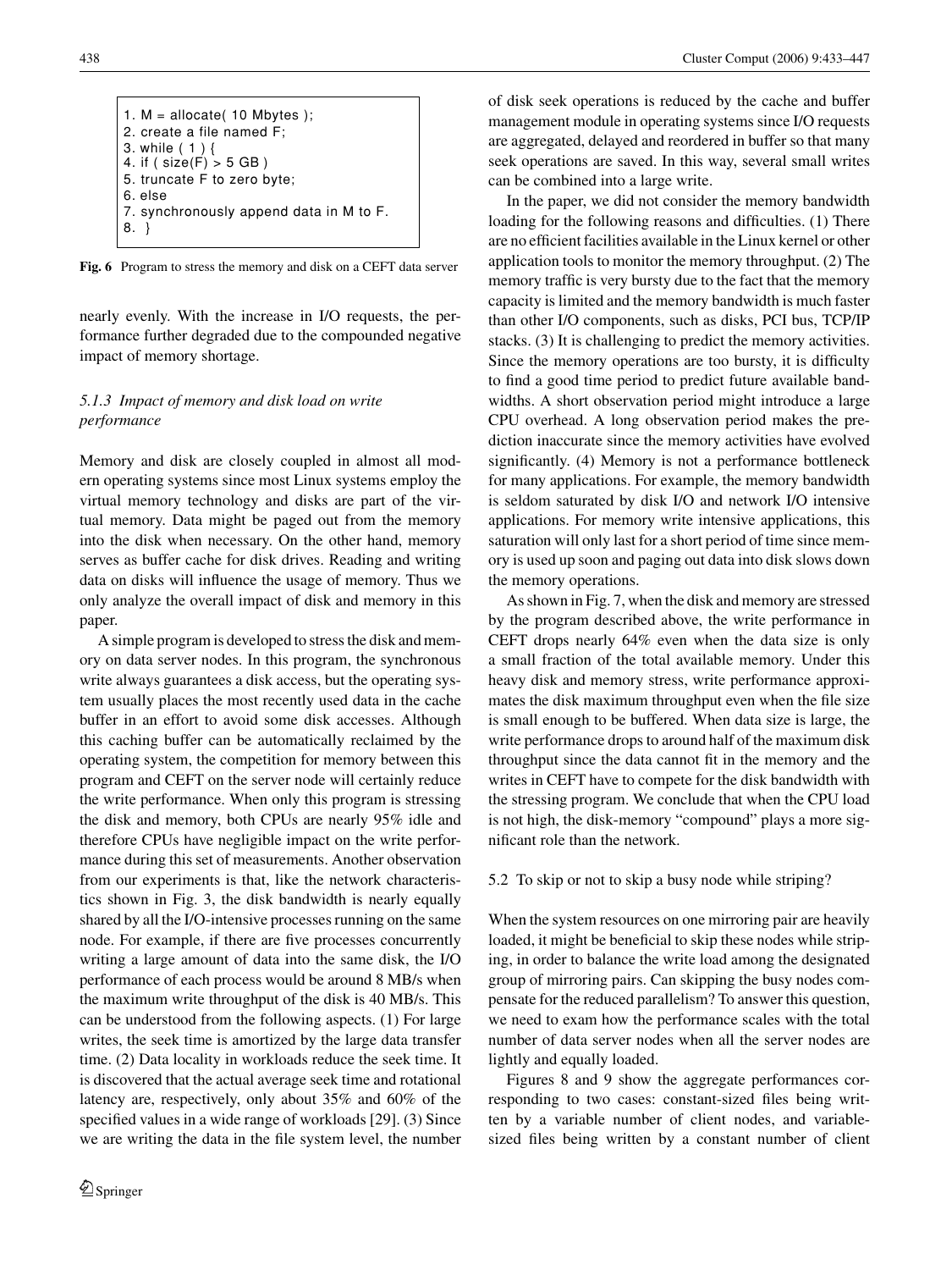

**Fig. 7** Write performance when the memory and disk are stressed. There is only one CEFT data server and one CEFT client node in these experiments



**Fig. 8** Aggregate write performance of CEFT when each client writes 16 MB data to the servers. There are 8 data servers in each group.



**Fig. 9** Aggregate write performance of CEFT when the total number of client nodes is 16

# Function

choose a data server between node i and its mirrored node j

### Inputs

NETi, NETj: available network throughput on node i and j MEMi, MEMj: size of available free memories on node i and j DISKi, DISKj: available disk throughput on node i and j CPUi1, CPUi2, CPUj1, CPUj2: average CPU usages on node i and j LOADi, LOADj: average CPU load on node i and j DISKmax: maximum disk throughput FSIZE: size of the desired portion of the destination file

#### Algorithm:

 $\mathbf{1}$  $\overline{2}$ 

| 1.  | if $min(CPUi1, CPUi2, CPUi1, CPUi2)$ 99% and $min(LOADi, LOADi) > 2$ |
|-----|----------------------------------------------------------------------|
| 2.  | set the skipping flag;                                               |
| 3.  | else if min(CPUi1, CPUi2) $\geq$ 99% and LOADi > 2                   |
| 4.  | choose node j;                                                       |
| 5.  | else if min(CPUj1, CPUj2) $\geq$ 99% and LOADj > 2                   |
| 6.  | choose node i;                                                       |
| 7.  | else if MEMi > FSIZE and MEMj > FSIZE                                |
| 8.  | if NETi $\leq 0.5*$ DISK max and NET $j \leq 0.5*$ DISK max          |
| 9.  | set the skipping flag;                                               |
| 10. | else                                                                 |
| 11. | choose i if NETi $\geq$ NET <sub>i</sub> ; otherwise, choose j;      |
| 12. | end                                                                  |
| 13. | else if MEMi $\leq$ FSIZE and MEMj $\leq$ FSIZE                      |
| 14. | if min( $DISKi$ , NETi) $\leq 0.5*DISKmax$                           |
| 15. | and min( $DISKj$ , NET $j$ ) $\leq 0.5*DISKmax$                      |
| 16. | set the skipping flag;                                               |
| 17. | else                                                                 |
| 18. | choose i if min(DISKi, NETi) > min(DISKj, NETj);                     |
| 19. | otherwise i:                                                         |
| 20. | end                                                                  |
| 21. | else                                                                 |
| 22. | choose i if $MEMi > FSIZE > MEMj$ and $NETi \ge 0.5 * DISKmax$       |
| 23. | choose j if $MEMj > FSIZE > MEMi$ and $NETj \ge 0.5 * DISK$ max      |
| 24. | choo se i if $MEMi > FSIZE > MEMi$ and $NETi \ge 0.5 * DISKmax$      |
| 25. | choose j if $MEMi > FSIZE > MEMj$ and $NETj \ge 0.5 * DISKmax$       |
| 26. | otherwise set the skipping flag;                                     |
| 27. | end                                                                  |
|     |                                                                      |

**Fig. 10** Scheduling algorithms for write I/O operations



**Fig. 11** Aggregate write performance when the CPUs on one data server is stressed

nodes, given that all the nodes are not heavily loaded. The average peak performances in the saturated region in Figure 8 of the three different CEFT configurations are 492, 796 and 1386 MB/s respectively, which are nearly proportional to the total number of data servers, thus indicating a good scalability of CEFT. This scalability, however, does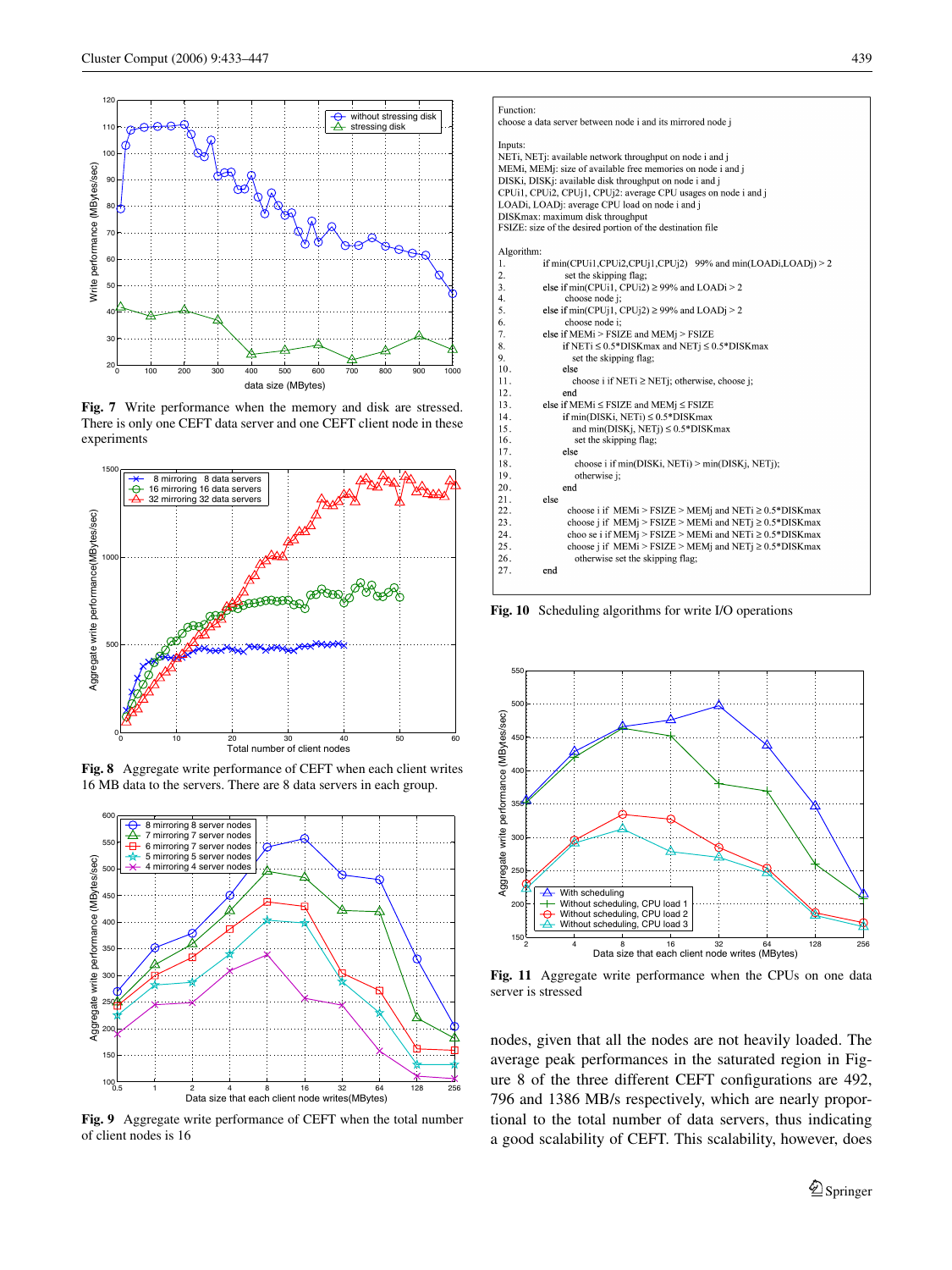not necessarily hold in the unsaturated regions in both Figs. 8 and 9, implying that a larger number of server nodes do not necessarily result in a proportionally higher write performance. In fact, the opposite is true when the file size falls in the range of 0.5 to 8 MB. In other words, for some file sizes a larger number of server nodes result in lower performance, and vise versa. It is this counter-intuitive property, shown in both figures, that necessitates skipping some data servers to improve the overall performance. In fact, such skipping is necessary even when all the server nodes are well balanced. However, judiciously skipping server nodes, or, equivalently, resizing the striping group, in a wellbalanced system to improve write performance, while necessary, is beyond the scope of this paper, and thus will not be addressed.

In a realistic setting of cluster computing, the workload on all the data servers could be significantly different since parallel scientific applications usually are scheduled to run on only a portion of the nodes, instead of every node. It is possible, in fact, rather likely, that one mirroring pair are both heavily loaded, thus degrading the overall performance substantially. In such cases, skipping the busy pair helps alleviate the negative impact of the pair due in part to their dual roles in the cluster as a CEFT server node and as a compute node. Experiment results show that if a mirroring pair is heavily loaded and the maximum I/O throughput that they can provide is only about half of the disk bandwidth, skipping this mirroring pair usually improves the overall performance. This observation is helpful in developing the heuristic scheduling algorithm, to be described next.

### 5.3 A dynamic scheduling algorithm for write operations

Previous sections presented quantitatively the impact of resource availability of various kinds on the behaviors of writes in a simple configuration and under a simple workload pattern. In addition, experimental results suggest that judiciously skipping some server nodes while striping can be potentially beneficial to performance enhancement, especially for writeonce applications. While such simplistic but quantitative results about performance impact of resource availability may not be directly extended to a CEFT with multiple data servers and more complex I/O workload, the relative sensitivities of resource availability of different kinds and the scalability information implied can give useful heuristic hints to the development of a dynamic scheduling algorithm for load balancing.

Since the metadata server is responsible for all the scheduling work, which can potentially form a bottleneck, we try to keep the scheduling algorithm as simple as possible to reduce the scheduling overhead. A straightforward algorithm is developed in this paper for write operations. In this algorithm, we only consider skipping at most one data server in a striping group to reduce the intrinsic scheduling complexity. Based on our experiences, skipping one node that can provide at most half of the maximum disk throughput significantly boosts the overall performance. Thus the value of one half of the maximum disk throughput is used as the threshold to decide on skipping.

The basic idea of this algorithm is that for each mirroring pair, if it is not heavily loaded, one node that could potentially deliver a higher I/O throughput from each mirroring pair is chosen to construct the primary storage group. In addition, according to the skipping criteria, all these pairs are sorted into four groups, each in non-increasing order of the utilizations of CPU, memory, disk, and network, respectively. If none of the utilizations of a particular resource, say memory, of the pairs is over 50%, then the sorted group based on memory utilizations will be empty. While each group is assigned a different priority and the priorities from the highest to the lowest are memory, network, disk and CPU, a pair in the non-empty group with the highest priority will be randomly chosen to be skipped.

In this dynamic scheduling algorithm, the available disk throughput  $D_i$  on node *i* is estimated as min( $D_{\text{max}}$  –  $D_{used}$ ,  $D_{max}/(n + 1)$ , where  $D_{max}$ ,  $D_{used}$  and *n* are the maximum disk throughput, the disk throughput of the last interval, and the total number of processes that are carrying out I/O operations, respectively. The available network throughput is estimated in a similar way. The size of the free memory space on a node is obtained from the memory management system of the operating system kernel. All these parameters are stored on the metadata server. The data server nodes collect this information and send it to the metadata server every one-second.

# 5.4 Write performance evaluation

In this section, we evaluate our dynamic heuristic scheduling algorithm in a configuration of eight data servers in each striping group. To fairly compare the performance with scheduling and without scheduling, the benchmark programs need to be executed in the same environment with identical workload. In a real cluster in production mode, such as the PrairieFire in which CEFT is installed, unfortunately, it is nearly impossible to obtain such a repeatable environment since the workload on each node is constantly changing with the progression of applications running in the cluster. Therefore, instead of doing comparisons in a real environment, we compared performances in an artificially created environment in which the load of a specific kind of resource on a server node was kept approximately constant by using the programs described in the previous sections, although interferences from other computation programs running on the cluster could not be avoided.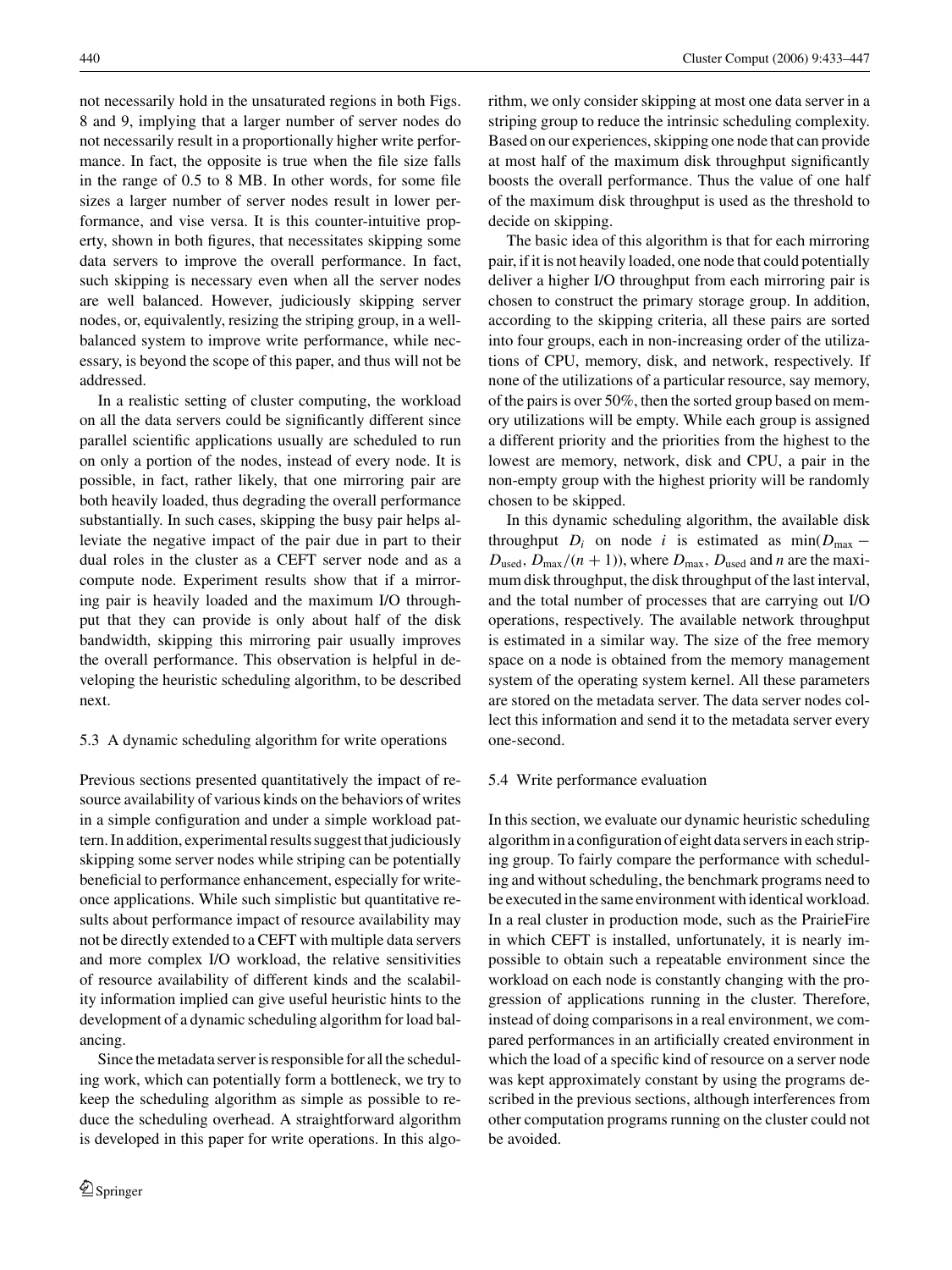To make sure that the bottleneck of the I/O operation was located on the server side rather than the client side, 16 client nodes were used to simultaneously write to the server and the aggregate performance was measured. Two sets of experiments were conducted. In the first set, the workload stress was applied only on one node while its mirroring node is kept almost idle so that skipping will not be necessary. In the second set, the workload stress was put on both nodes of a mirroring pair so that it will become necessary to skip. In each set of experiments, the CPU, network, and the diskmemory compound were each stressed in turn, and the results are presented in the following figures. In each figure, the average write performance of the scheduling algorithm is shown, since under different stress conditions of the same resource, the performances of the scheduling algorithm were very close.

Figures 11 and 12 show results of experiments in which the CPU and network of one primary node were stressed, respectively. In experiments reported in Fig. 13, both the disk and memory were stressed on one node or on two nodes in the same striping group. In Figs. 14 and 15, the CPU and network of one mirroring pair were stressed respectively. Figure 16 presents the comparison when both the disk and memory on one mirroring pair were stressed. The performance of the dynamic scheduling is significantly better than the performance of non-scheduling in the vast majority of the test cases.

In the cases of skipping, shown in Figs. 14 and 16, the aggregate performance of the scheduling algorithm starts to decrease sharply when the data size of each client is larger than 64 MB. This sharp decrease is due to the fact that, as data size from each client node increases, the total file size allocated on each individual server node becomes so significantly larger that the negative impact of load redistribution (as a result of skipping) onto the remaining 7 server nodes quickly offsets the positive gain from skipping. These figures show that when one of the resources on a server node is heavily loaded, our scheduling algorithm derived from the heuristic observations, can significantly improve the write performance.

Figure 17 shows the comparison of our scheduling algorithm with two other algorithms, one solely based on the availability of disk and memory, and the other solely based on the availability of network bandwidth. This figure clearly shows that two simplistic algorithms are inferior to ours since both of them are limited by the amount of information on which their decisions are based while our algorithm bases its decision on a more comprehensive piece of system workload information. The performance in Fig. 17 is a little higher than the performance in the other figures because Fig. 17 is measured immediately after the reboot of our cluster and there is almost no computation application except our load stress program.



**Fig. 12** Aggregate write performance when the network is stressed



**Fig. 13** Aggregate write performance when the disk and memory on one data server is stressed



**Fig. 14** Aggregate write performance when the CPUs on one mirroring pair of data servers are stressed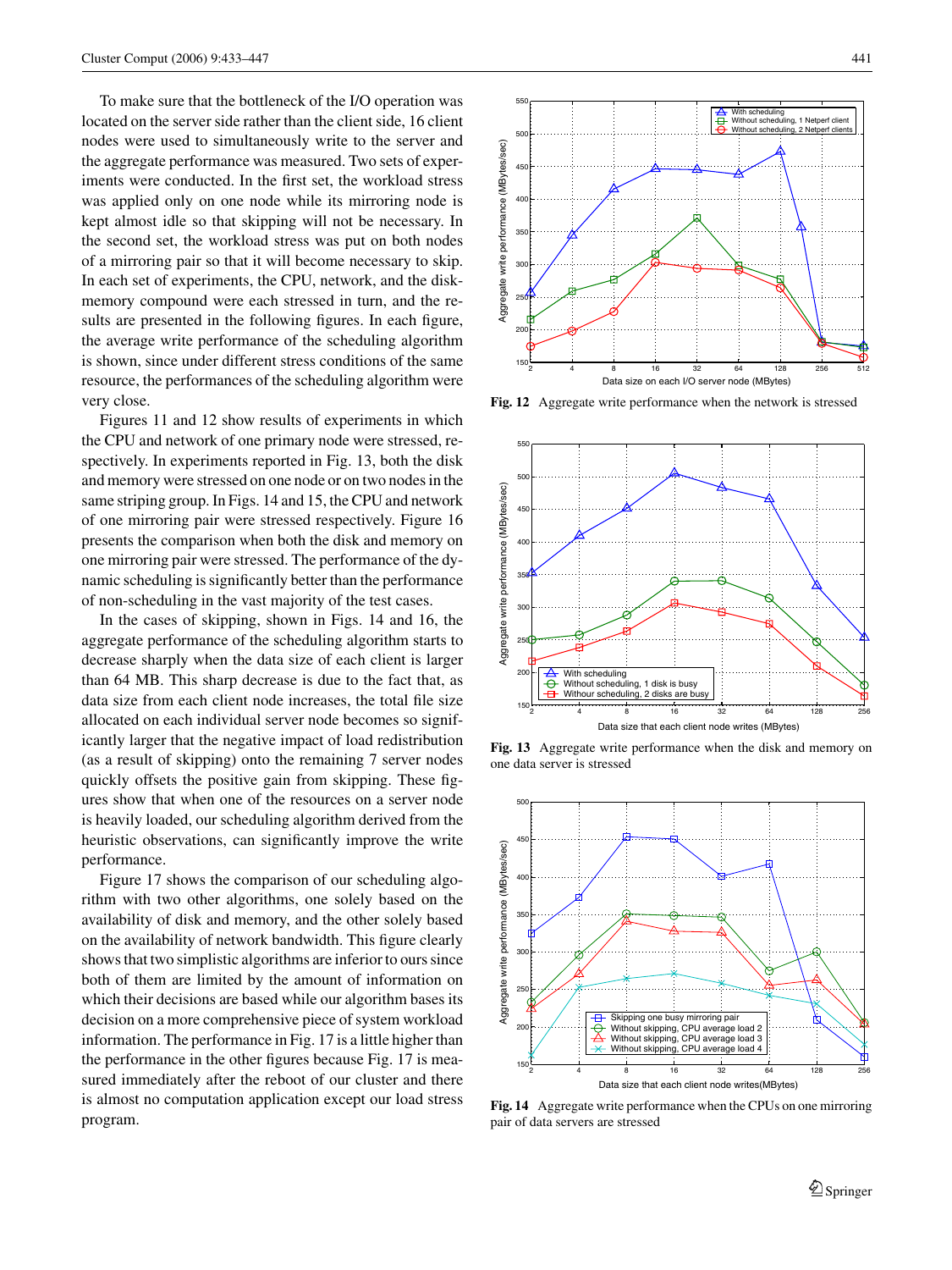

**Fig. 15** Aggregate write performance when the network of one mirroring pair of data servers is stressed



**Fig. 16** Aggregate write performance when the disk and memory on one mirroring pair of data servers are stressed

# **6 Improving large read performance**

The read operations exhibit different behaviors from write operations in modern clusters with RAMs of very large capacity ( $\geq$ GBs/node). While the write performance is sensitive to the size of available buffer, the read performance highly depends on the data temporal locality of user's applications. In the following sections, we examine two extreme cases: *hot read* and *cold read*. In the case of hot read, all data is most likely to be cached by the memory on the servers and thus the number of disk accesses is kept minimal. The hot read performance is measured by reading the same data repeatedly. In cold read, all data has to be read from the disks. To clear the cache buffer and guarantee that real disk accesses take place, each data server reads a dummy file of 2 GB, twice as much as the total memory size of a data server



**Fig. 17** Aggregate write performance when the disk and memory of one data server is stressed and the network of this mirroring server node is stressed



**Fig. 18** An example of reading interleaved data from both groups, half from the primary group, and half from the backup group

node on the CEFT-installed cluster (the PrairieFire cluster) at the time of the test, before each measurement, thus displacing any cached data. All the read performances reported below were obtained in a configuration of 18 server nodes, including 8 data servers and 1 metadata server in each group.

### 6.1 Increasing parallelism of read operations

Any data stored in CEFT will eventually have two copies, one in the primary group and the other in the backup group. The storage space overhead for mirroring can be viewed as trading not only for the significantly increased reliability, but also for the increased read parallelism. Instead of reading the whole data from one storage group, the reading operations can divide their load between the two storage groups. More specifically, the desired data is split into two halves and the client can simultaneously read interleaved blocks, one half from the primary nodes and the other half from their mirroring nodes. Splitting the read loads on both groups is especially effective for large read operations, which are common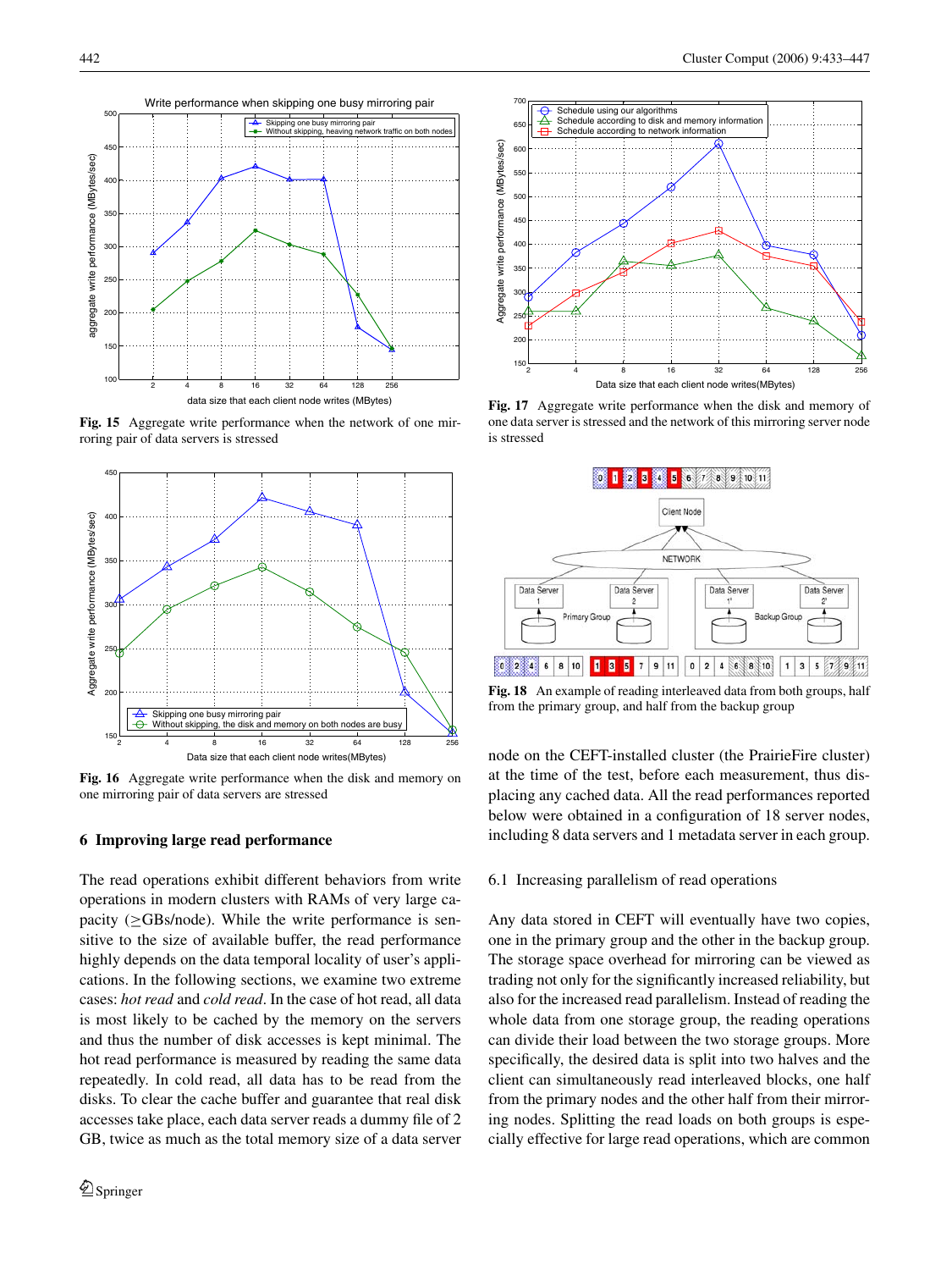

**Fig. 19** Aggregate cold read and hot read performance, as a function of the number of client nodes. There are 8 data servers in one group and each client reads 16 MB

in scientific computations. In cases of small reads, this approach may not benefit much since the I/O completion time of small reads is dominated by the network and disk latency, instead of the data transferring time. Figure 18 shows an example in which each storage group is composed of two server nodes and the client node reads the target data from the four servers concurrently.

### 6.2 Read performance evaluations

Figure 19 shows the performance of the first approach when all servers are lightly loaded by the other applications and each client reads 16 MB data from the servers simultaneously. Table 1 summarizes the aggregate peak read performance and peak performance per server node. As the table indicates, the aggregate performance of hot read reaches its maximum value when all the network bandwidths from the data servers are fully utilized. The performance of cold read enters its saturation region when the throughput of each disk is close to their maximum value of 26 MB/s. These measurements show that the increased parallelism due to mirroring improves the performance nearly 100% for both the hot read and the cold read.

Figure 20 plots the performances measured by the second approach, when there are a total of 16 clients and each of them reads different sizes of data from the servers. The aggregate peak performance and peak performance per server node are summarized in Table 2. In the case of cold read, the performance begins to drop after an initial rise while this drop is not apparent in the hot read. The performance drop is potentially due to the fact that when the file size is too large, these files may not be stored contiguously on the disks so that more disk seeks are performed, causing the total disk access time to increase. In hot read, the peak performances are a little lower

**Table 1** Aggregate peak read performance and peak read performance per server node when each client reads 16 MB

|                            | Peak read performance (MB/s) |                 |
|----------------------------|------------------------------|-----------------|
|                            | Aggregate                    | Per server node |
| Hot read from both groups  | 1964.4                       | 122.8           |
| Hot read from one group    | 998.5                        | 124.8           |
| Cold read from both groups | 313.7                        | 19.6            |
| Cold read from one group   | 164.3                        | 20.5            |

**Table 2** Aggregate peak read performance and peak read performance per server node when 16 clients read different sizes of data

|                                                                                    | Peak read performance (MB/s) |                       |
|------------------------------------------------------------------------------------|------------------------------|-----------------------|
|                                                                                    | Aggregate                    | Per server node       |
| Hot read from both groups<br>Hot read from one group<br>Cold read from both groups | 1326.3<br>897.9<br>316.8     | 82.9<br>112.2<br>19.8 |
| Cold read from one group                                                           | 160.8                        | 20.1                  |

than the values given in Table 1 since the number of clients is not large enough to saturate the network bandwidth on the server side. The aggregate peak performance of hot read from both groups can be increased if more clients are added since the network bandwidth utilization on the server side is only 66%. Within the range of data sizes tested, our proposed method improves the cold read performance 76–100%, with an average of 91%, and boosts the hot read performance 22–59%, with an average of 49%, even when our proposed method has not achieved its maximum throughput in these measurements due to an insufficient number of clients.

# 6.3 Improving read performance in the presence of hot-spot nodes

As an integral part of a cluster, all the data server nodes are not dedicated and they also serve as compute nodes. Their workload can be highly imbalanced, thus potentially degrading the overall I/O performance. Since all data is eventually stored on two different nodes in CEFT, this redundancy in CEFT provides an opportunity for the clients to skip the hot-spot node that is heavily loaded (or down due to failure) and read the target data from its mirroring node. More specifically, the server nodes periodically send their load information, including the load of CPU, the average throughput of disks and networks within each period, to the metadata server. The metadata server schedules the I/O requests and informs the clients of their reading schemes. Figure 21 shows an example, in which Node 2 is skipped and all data is read from its mirror Node 2'.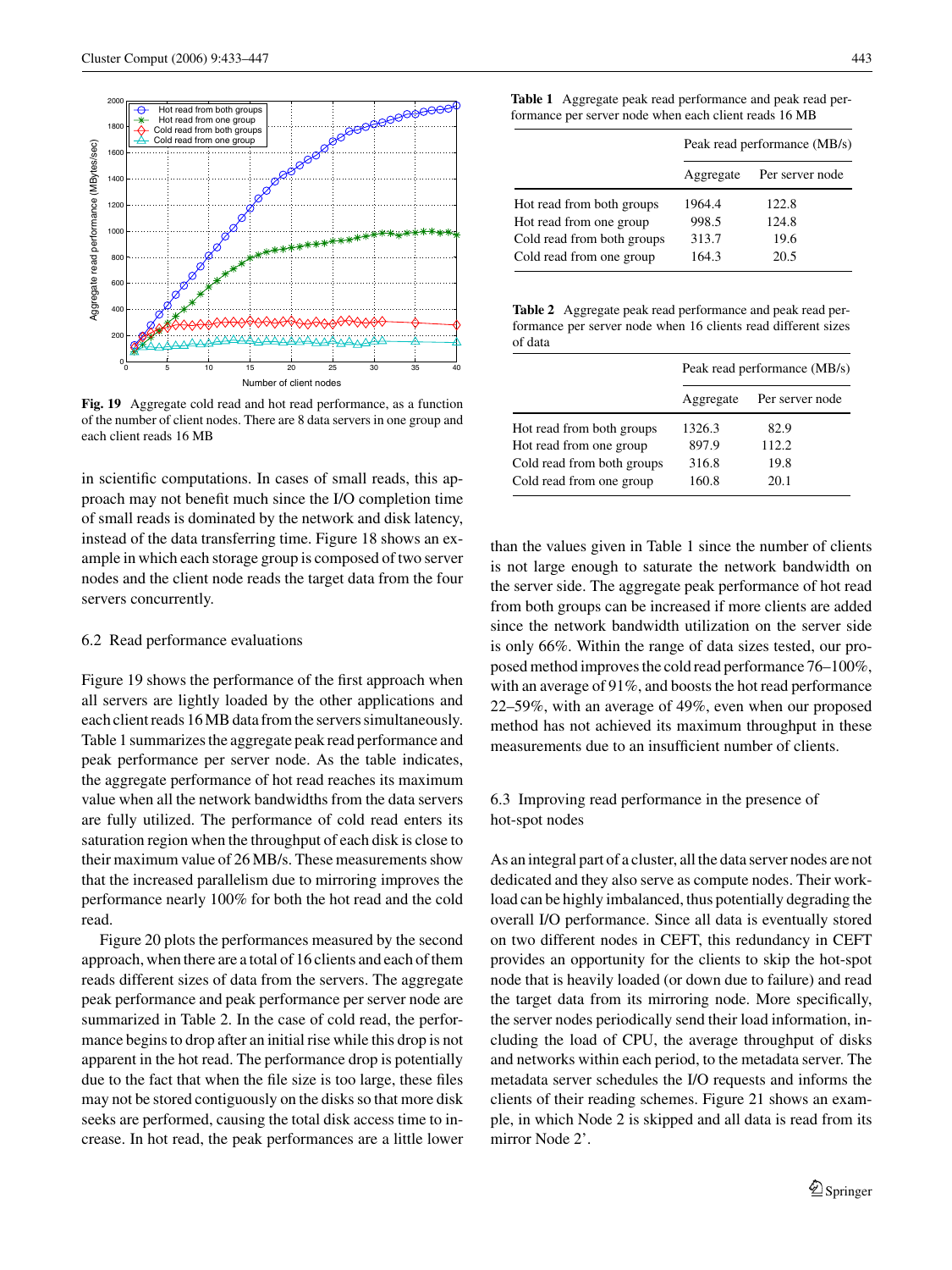

**Fig. 20** Performance of cold read and hot read as a function of data size that each client reads. There are 8 data servers in one group and 16 clients



**Fig. 21** An example of skipping the heavily loaded data server nodes and reading the data from their mirroring server nodes



**Fig. 22** Cold read performance improvement by skipping one server with heavy disk load and reading the data from its mirror. There are 16 clients and the data size that each client reads changes



**Fig. 23** Hot read performance improvement by skipping the server with heavy network load and reading the data from its mirror. Each client reads a total of 16 MB from both groups simultaneously

### 6.4 Improving cold read performance

In cold read, the data needs to be read from disks, which generate the largest latency on the critical path of I/O operations, due to the relatively large seek time and small bandwidth of disks. To compare the performance of skipping the hot-spot nodes, we artificially stress the disk on one server node in the primary group by allocating a memory space with 10 MB garbage data and then repeatedly storing these garbage data synchronously onto the disk. Three different methods are used to measure the read performance: (1) from all servers in the primary group without skipping the busy node; (2) from all servers in both groups without skipping the busy node; (3) from both groups while skipping the busy node. Figure 22 shows the performance curves of those methods measured under the same file access pattern, where 16 client nodes read different sizes of data from these servers. When the file size is small, skipping the busy node improves the cold read performance nearly 10 times over reading the data from one group or both groups without skipping. As the data size increases, the benefits from skipping decrease since the total data size from the mirroring node of the skipped node increases at a doubled speed, causing the total disk seek time to increase.

### 6.5 Improving hot read performance

Contrary to cold read, hot read can most likely find the data in the cache due to the aggressive design of the Linux operating system, which tends to use all the free memory as the cache buffer for the sake of minimizing disk accesses. This local optimization exploits the data locality exhibited in most applications to alleviate the I/O bottleneck. CEFT servers utilize their local file systems to store or retrieve all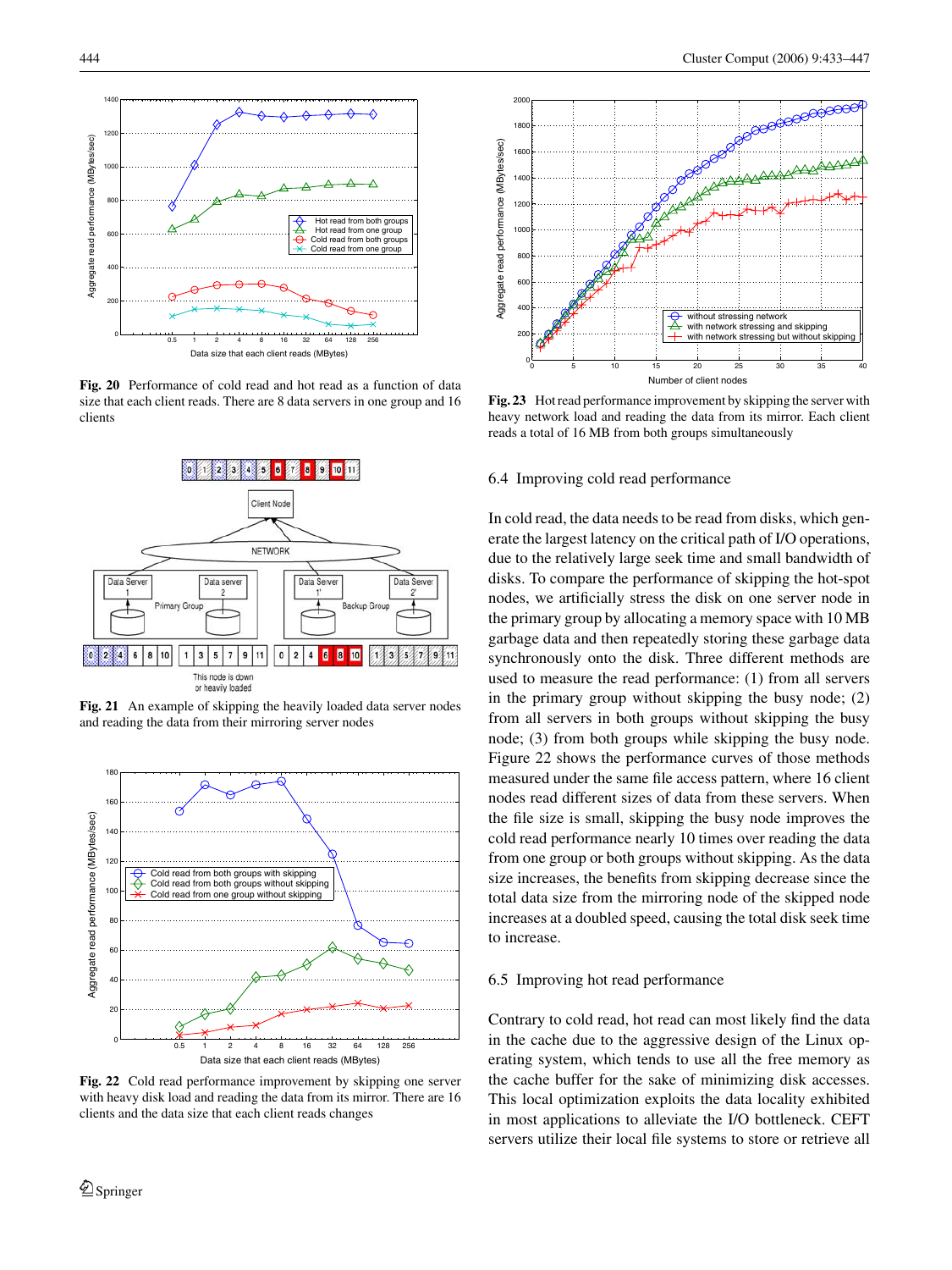data and cache the most recently visited data in their memory. As discussed in Section 4, the memory has a read and write throughput of 464 and 592 MB/s, and the PCI bus has a read and write throughput of 236 and 209 MB/s and the TCP bandwidth is only 126.5 MB/s. Thus the network on the server side becomes the bottleneck in the case of hot read.

Figure 23 plots the hot read performance from both groups, under three approaches: (1) without stressing the network; (2) with the network interface of one data server stressed but without skipping this server; (3) with the network interface of one data server stressed and skipping this data server. In all measurements, each client reads a total of 16 MB data. When the total number of client nodes is small, the hot read performance does not show much difference among the three approaches since the bottleneck is on the clients' network interfaces. As the client number increases, the bottleneck gradually shifts from the clients' network interfaces to the servers' network interfaces. Stressing the network of one server node reduces the peak hot read performance from 2 GB/s to 1.25 GB/s. By skipping that network stressed node, the hot read performance is improved to 1.53GB/s, with an enhancement of 22.4%.

# **7 Related work**

Our work is primarily related to I/O scheduling in clusters. Previous research work on scheduling I/O operations in a cluster environment can be classified into two categories, namely, spatial scheduling and temporal scheduling. The temporal scheduling algorithms essentially determine the execution order of the requests at each cluster nodes. For example, Ref. [33] proposes a bipartite graph edge-coloring algorithm to partition all pending I/O requests into subsets such that the requests in each subset do not compete for resource with each other and thus can be executed simultaneously. Ref. [34] designs an approximate algorithm of edge coloring to schedule I/O transfers for systems that only allow a limited number of transfers at a time. The efficiencies of those scheduling algorithms are evaluated based on simulation or theoretical analysis and are not examined in a real dynamic cluster environment.

The spatial scheduling algorithms basically make decisions about which nodes a request should be assigned to. For example, Ref. [35] uses the graph theory of the network maximum flow to evenly schedule I/O requests on all replicas, but it only evaluates their algorithm via theoretical analysis. To improve the scalability of cluster-based storage, Ref. [36] decomposes the storage nodes into three functional groups that serve metadata I/O, small file I/O and bulk data I/O respectively and develops a request routing scheme that schedule I/O requests to their corresponding storage nodes. This scheduling is based on static function of decomposition and

does not incorporate data redundancy into the scheduling. Both Ref. [35] and [36] assume that all servers are dedicated and thus not oriented to generic clusters. Ref. [37] presents two heuristic algorithms to dynamically assign data servers in a heterogeneous cluster with both slow and fast disks. While Ref. [37] studies the placement of data servers that are not dedicated, it puts more focus on handling heterogeneity, instead of dealing with resource contention. Ref. [35] also considers the non-dedication characteristics of a generic cluster node and proposes a weighted bipartite matching algorithm with a goal to balance the workload of data servers. However their algorithm is based on the assumption that the data transfer time between different nodes is known before scheduling. In practice, it is challenging to satisfy this assumption due to the unpredictability of the workload on each cluster node.

This paper delves into spatial scheduling in a RAID-10 style parallel I/O system. Our research work distinguishes itself from the above in that we target the dual-role cluster nodes in a generic cluster, fully consider the memory, network, disk and CPU utilizations and incorporate the redundancy based on heuristics motivated from extensive experiments in a real cluster environment.

### **8 Conclusions**

This paper investigates the I/O performance improvement in a generic cluster where each data server is not dedicated but time-shared with compute tasks. Thus nodes in such a cluster usually serve as compute nodes and as data servers simultaneously to preserve the cost-effectiveness of clusters. This paper studies the performance optimizations of a RAID-10 style file system running in such generic clusters. A new heuristic scheduling algorithm is proposed to schedule write operations on the nodes judiciously chosen from all mirroring pairs by considering the workload disparity between the nodes in a mirroring pair. If the nodes in a mirroring pair have already been heavily loaded, skipping this pair during striping is used to avoid these hot spots. The read performance is boosted by scheduling requests on both mirroring groups in order to double the degree of parallelism. In the case that a node becomes a hot spot, this node is skipped and all the data is read from its mirror node. Extensive experiments in a real cluster show that these performance optimization techniques significantly Improve the overall I/O performance in a generic cluster when the system workload is imbalanced.

While we designed and implemented the prototype of the dynamic scheduling algorithms, many important challenges remain. Our future work is to provide a more generic and platform-independent algorithm. We also plan to use more realistic Benchmarks to measure the I/O performance.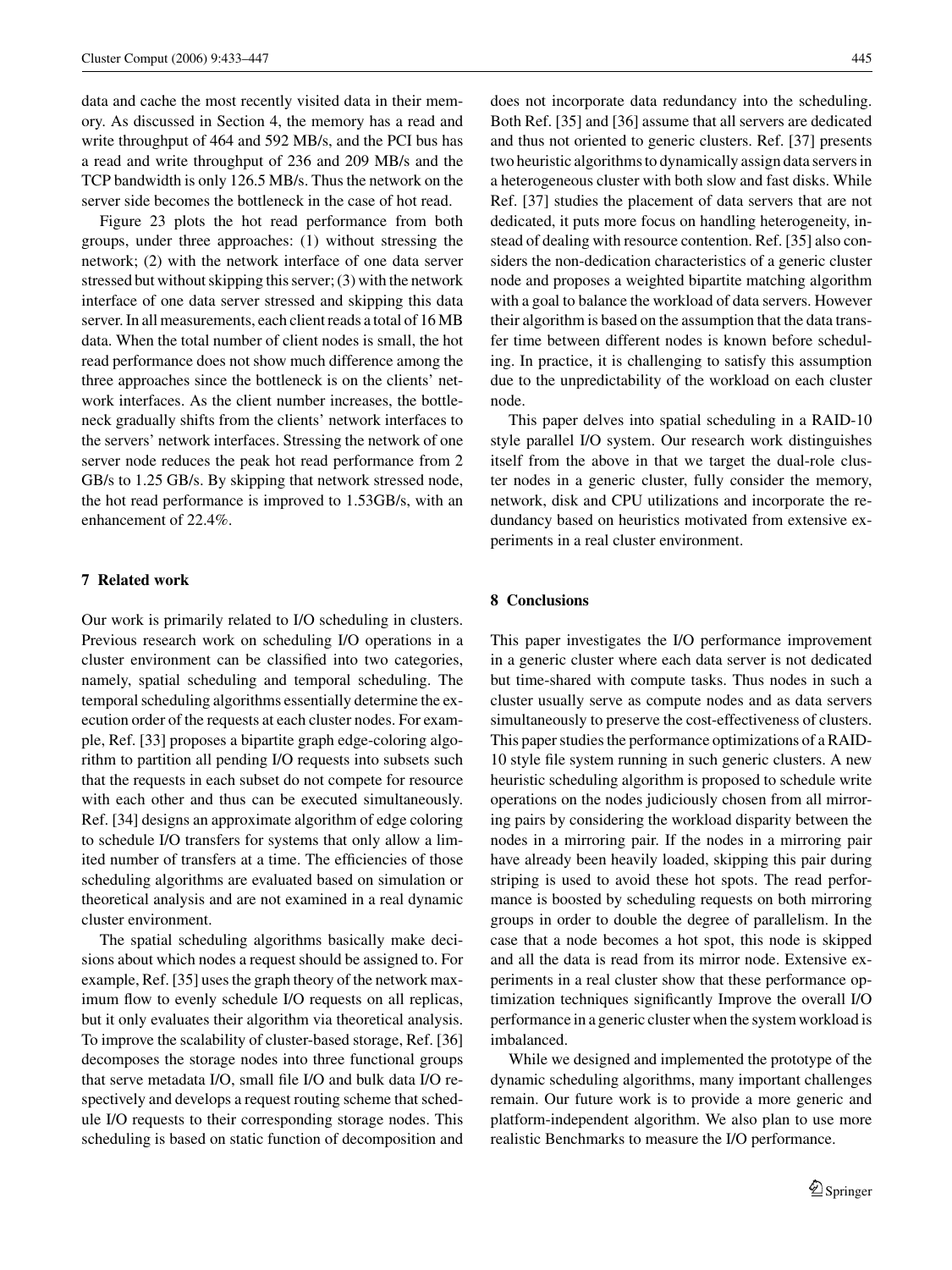**Acknowledgments** This work is supported by NSF-HEC0621493, NSF-HEC0621526, an UMaine startup fund, an NSF Grant (EPS-0091900), a Nebraska University Foundation Grant (26-0511-0019) and a Chinese NSF 973 Project Grant (2004cb318201). Work was completed using the Research Computing Facility at UNL. Special thanks to the Argonne National Labs and Clemson University for making the source code of PVFS publicly available.

### **References**

- 1. P.H. Carns, W.B. Ligon III, R.B. Ross, and R. Thakur, PVFS: a parallel file system for Linux clusters, in: *Proceedings of the 4th Annual Linux Showcase and Conference*, Atlanta, GA (October 2000) pp. 317–327.
- 2. Y. Saito, S. Frolund, A.Veitch, A. Merchant, and S. Spence, FAB: building distributed enterprise disk arrays from commodity components, in: *Eleventh International Conference on Architectural Support for Programming Languages and Operating Systems (AS-PLOS 2004)* Boston, MA (October 2004).
- 3. D. Anderson, J. Chase, and A. Vahdat, Interposed request routing for scalable network storage, in: *Fourth Symposium on Operating System Design and Implementation (OSDI2000)* 2000.
- 4. P.J. Braam, Lustre white paper, http://www.lustre.org/docs/ whitepaper.pdf (Dec. 2003).
- 5. F. Schmuck and R. Haskin, GPFS: a shared-disk file system for large computing clusters, in: *Proceedings of the First Conference on File and Storage Technologies (FAST)*, Monterey, CA (January 2002).
- 6. T. Anderson, M. Dahlin, J. Neefe, D. Patterson, D. Roselli, and R. Wang, Serverless network file systems, in: *Proceedings of the 15th Symposium on Operating System Principles (SOSP)*, Colorado, USA (December 1995) pp. 109–126.
- 7. S. Ghemawat, H. Gobioff, and S. T. Leung, The Google file system, in: *Proceedings of the 19th ACM Symposium on Operating Systems Principles (SOSP)* (2003) pp. 29–43.
- 8. D. C. Anderson, J. S. Chase, and A. M. Vahdat, Interposed request routing for scalable network storage, ACM Transactions on Computer Systems 20(1) (February 2002) pp. 25–48.
- 9. E. K. Lee and C. A. Thekkath, Petal: distributed virtual disks, in: *Proceedings of the Seventh International Conference on Architectural Support for Programming Languages and Operating Systems (ASPLOS)* (1996) pp. 84–92.
- 10. K. Hwang, H. Jin, and R. S. Ho, Orthogonal striping and mirroring in distributed raid for I/O-centric cluster computing, IEEE Transaction on Parallel Distributed System 13(1) (2002) 26–44.
- 11. A. Adya, W. J. Bolosky, M. Castro, R. Chaiken, G. Cermak, J. R. Douceur, J. Howell, J. R. Lorch, M. Theimer, and R.P. Wattenhofer, FARSITE: federated, available, and reliable storage for an incompletely trusted environment, in: *Proceedings of 5th Symposium on Operating Systems Design and Implementation (OSDI)* (December 2002).
- 12. Y. Zhu, H. Jiang, X. Qin, D. Feng, and D. Swanson, Design, implementation, and performance evaluation of a cost-effective faulttolerant parallel virtual file system, in: *Proceedings of International Workshop on Storage Network Architecture and Parallel I/Os*, in conjunctions with *12th International Conference on Parallel Architectures and Compilation Techniques (PACT)*, New Orleans, LA (September 2003).
- 13. Y. Zhu, H. Jiang, X. Qin, D. Feng, and D. Swanson, Improved read performance in a cost-effective, fault-tolerant parallel virtual file system, in: *Proceedings of the 3rd IEEE/ACM International Symposium on Cluster Computing and the Grid (CCGRID)*, *Parallel I/O in Cluster Computing and Computational Grids Workshop* (May 2003) pp. 730–735.
- 14. Y. Zhu, H. Jiang, X. Qin, D. Feng, and D. Swanson, Scheduling for improved write performance in a cost-effective, fault-tolerant parallel virtual file system, in: *Proceedings of the 4*th *LCI International Conference on Linux Clusters: the HPC Revolution 2003*, San Jose, California (June 2003).
- 15. Y. Zhu, H. Jiang, and J. Wang, Hierarchical Bloom Filter Arrays (HBA): a novel, scalable metadata management system for large cluster-based storage, in: *Proceedings of 6th IEEE International Conference on Cluster Computing*, San Diego, California (2004).
- 16. Y. Zhu, H. Jiang, X. Qin, and D. Swanson, A case study of parallel I/O for biological sequence analysis on Linux clusters, in: *Proceedings of 5th IEEE International Conference on Cluster Computing*, Hong Kong (December 2003) pp. 308–315.
- 17. H. Tang and T. Yang, An efficient data location protocol for selforganizing storage clusters, in: *Proceedings of the International Conference for Supercomputing (SC)* (2003).
- 18. H. Taki and G. Utard, MPI-IO on a parallel file system for cluster of workstations, in: *Proceedings of the IEEE Computer Society International Workshop on Cluster Computing*, Melbourne, Australia (1999) pp. 150–157.
- 19. R. Cristaldi, G. Iannello, and F. Delfino, The cluster file system: integration of high performance communication and I/O in clusters, in: *Proceeding of the 2nd IEEE/ACM International Symposium on Cluster Computing and the Grid (CCGRID)*, Berlin, Germany (May 2002).
- 20. S.A. Moyer and V.S. Sunderam, PIOUS: a scalable parallel I/O system for distributed computing environments, in: *Proceedings of the Scalable High-Performance Computing Conference* (1994) pp. 71–78.
- 21. F. Isaila and W.F. Tichy, Clusterfile: a flexible physical layout parallel file system, in: *Proceedings of IEEE International Conference on Cluster Computing* (2001) pp. 37–44.
- 22. S. Garg and J. Mache, Performance evaluation of parallel file systems for PC clusters and ASCI red, in: *Proceedings of IEEE International Conference on Cluster Computing* (2001) pp. 172–177.
- 23. M. Vilayannur, M. Kandemir, and A. Sivasubramaniam, Kernellevel caching for optimizing I/O by exploiting inter-application data sharing, in: *Proceedings of IEEE International Conference on Cluster Computing* (2002) pp. 425–432.
- 24. S.A. Moyer and V.S. Sunderam, PIOUS: a scalable parallel I/O system for distributed computing environments, in: *Proceedings of the Scalable High-Performance Computing Conference* (1994) pp. 71–78.
- 25. E.K. Lee and C.A. Thekkath, Petal: distributed virtual disks, in: *Proceedings of the 7th International Conference on Architectural Support for Programming Languages and Operating Systems (AS-PLOS)* (1996) pp. 84–92.
- 26. L. McVoy and C. Staelin, lmbench: portable tools for performance analysis, in: *USENIX Technical Conference*, San Diego, CA (January 1996) pp. 279–284.
- 27. gm debug, http://www.myrinet.com, (2002).
- 28. Prairiefire Cluster at University of Nebraska Lincoln, http://rcf.unl.edu (2003).
- 29. W. Hsu and A.J. Smith, The performance impact of I/O optimizations and disk improvements, IBM Journal of Research and Development 48(2) (2004) 255–289.
- 30. D.P. Bovet and M. Cesati, Understanding the Linux kernel, *O'Reilly & Assoc. Inc.*, Sebastopol, California (2001).
- 31. Netperf benchmark, http://www.netperf.org (2003).
- 32. Bonnie benchmark, http://www.textuality.com (2003).
- 33. D. Durand, R. Jain, and D. Tsytlin, Parallel I/O scheduling using randomized, distributed edge coloring algorithm, Journal of Parallel and Distributed Computing 53 (2003) 611–618.
- 34. R. Jain, K. Somalwar, J. Werth, and J.C. Browne, Heuristics for scheduling I/O operations, IEEE Transactions on Parallel and Distributed Systems 8(3) (March 1997) pp. 310–320.